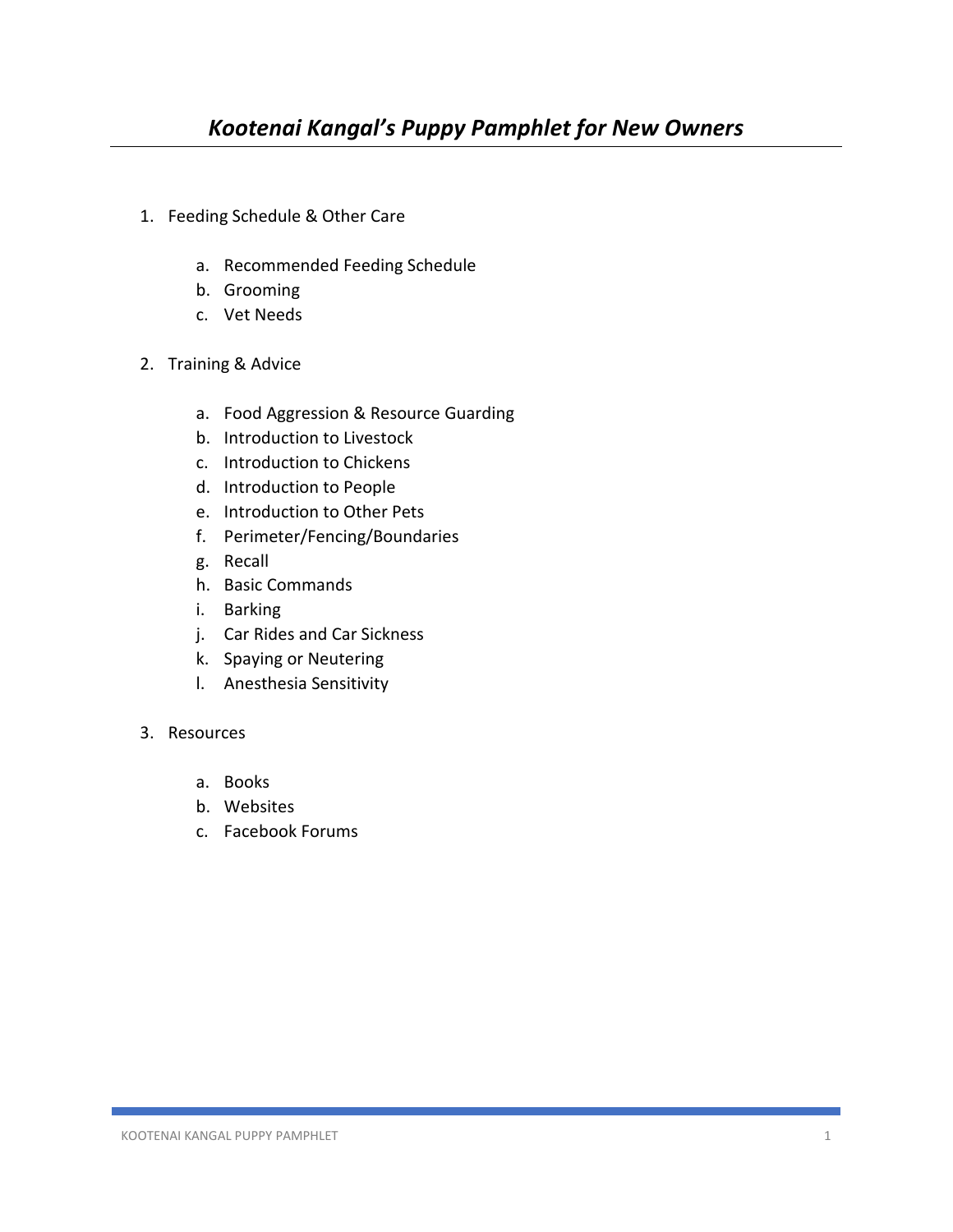Welcome to the wonderful life of a Livestock Guardian Dog owner! You are about to embark on a grand adventure full of extreme challenges and great joy. Please know that we are always available to answer any questions you may have, provide advice, support, recommendations, a sensitive ear, or a shoulder to cry on.

This pamphlet has been put together to provide you with some valuable information about how best to raise and train your dog to get the most joy with the least about of heartache. At this point, it is assumed that you have read through all the information provided in the Kootenai Kangal Puppy Purchase Questionnaire, the Kootenai Kangal Puppy Sales Contract, and the Kootenai Kangal Website (www.kootenaikangals.com). If you have not already done so, it is a good idea to start with those three resources before proceeding.

This pamphlet contains the following information:

- 1. Recommended Feeding Schedule
- 2. Regular Care and Maintenance of Your Dog
- 3. Training Advice for a Variety of Situations
- 4. References and Other Available Resources

This pamphlet is not meant to be all-inclusive, but, rather, is a starting point to help you on your way and to provide you with basic direction. We do not at any time imply that we are experts with the breed or professional dog trainers. This is only our attempt to be helpful by sharing things we have learned through our own experiences with these dogs.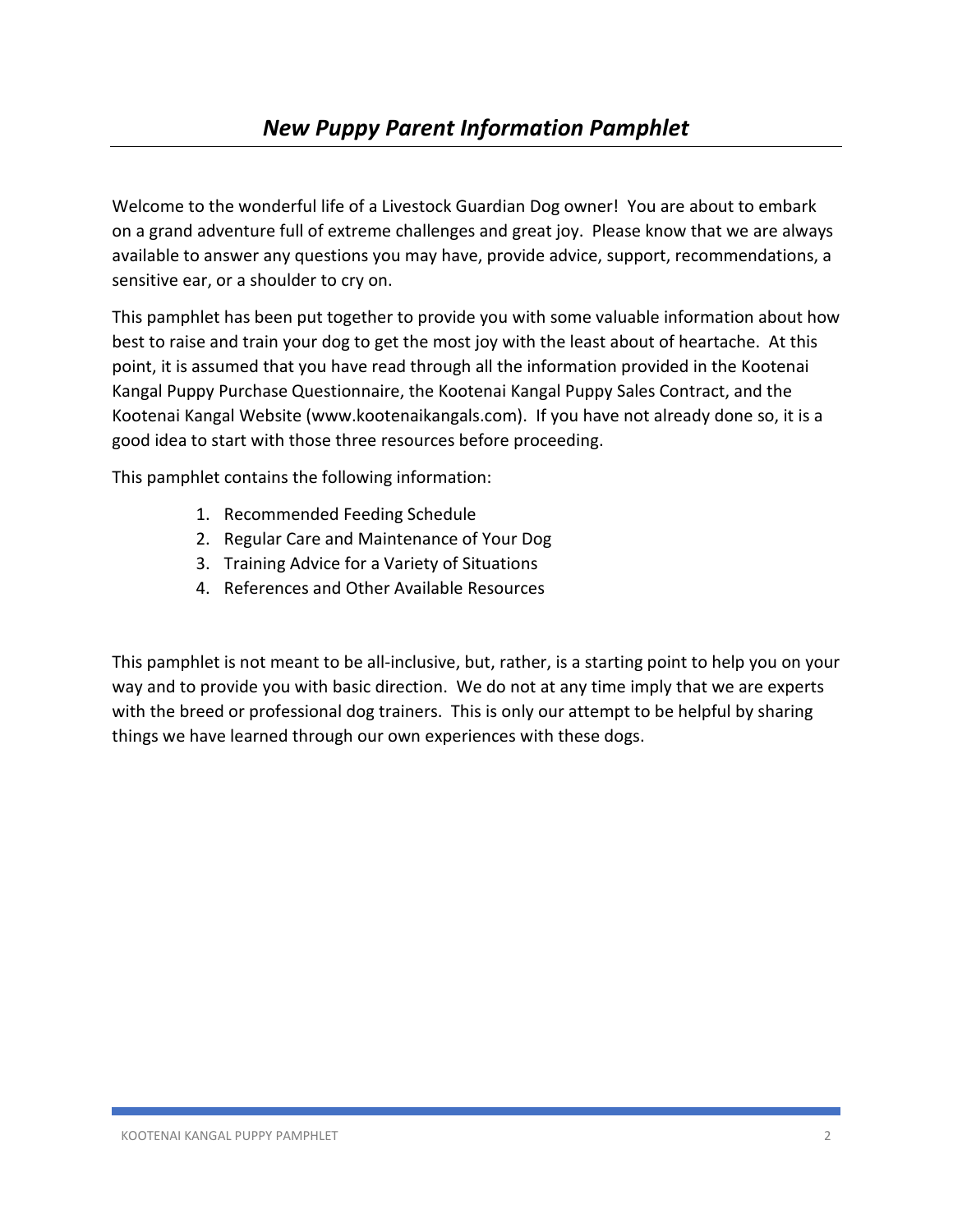# *Recommended Feeding Schedule*

These dogs are quite large once they reach adulthood and can range from 120-180 pounds. They are not done growing until approximately 36 months. There is some risk in the puppy growing too rapidly, which may result in health issues. To help minimize the risk of rapid growth we are providing our recommended feeding schedule and average growth rates.

From about 8 weeks to 28 weeks they grow at a rate of approximately 2.5 pounds per week, averaging 70 pounds at 7 months of age. This, of course, is average. They tend to grow upwards and then lengthwise, then bulk a bit, then go through the whole routine again.

Between 28 weeks and 52 weeks, their growth slows to a rate of around 1.25 pounds per week, averaging about 100 pounds at one year of age. This is the norm, and it is a safe guideline to ensure you are not having rapid growth, although, of course, every puppy is different.

Until one year of age (12 months or 52 weeks), we feed three times a day, smaller portions. At 12 months we move to twice daily feedings and maintain that schedule for the life of the dog. We recommend keeping them on a high-quality, large breed formulated puppy food until 24 months of age.

In year two they get really lean and lanky and often look underfed because they are doing a lot of upwards and lengthwise growing without any bulking up. This is when you will get the true "size" of the dog, but that last year from two to three is when they fill out. From 1-2 years of age they grow another 10-40 pounds, and then that last year of growth from 2-3 years old they gain another 10-40 pounds.

One thing about these dogs, we have NEVER heard of anyone having an issue with them overeating. It is most often a case of trying to get the dog to keep weight on.

From 1-3 months we give approximately 1 cup of kibble per feeding (3 cups of kibble per day total). For 4-6 months we bump it up to about 1.5 cups (4.5 cups of kibble per day). From 6 months to 9 months we go up to 2 cups per feeding (6 cups of kibble per day) and 9 months to a year we give 2.5 cups (7.5 cups of kibble per day). At 12 months we switch to twice daily feeding of about 4 cups (8 cups of kibble per day) and adjust upwards to 5 cups (10 cups of kibble per day) if they start acting hungry, look too ribby, or are actively working and patrolling.

At two years of age (24 months) we transition to a high-quality adult large breed formulated dog food and feed twice daily, between 2-4 cups per feeding (4-8 cups per kibble daily.) As adult dogs, we have found that, in the Spring and Fall when the predator load is naturally higher as animals are breeding and then preparing for Winter, the dog tends to be far more active and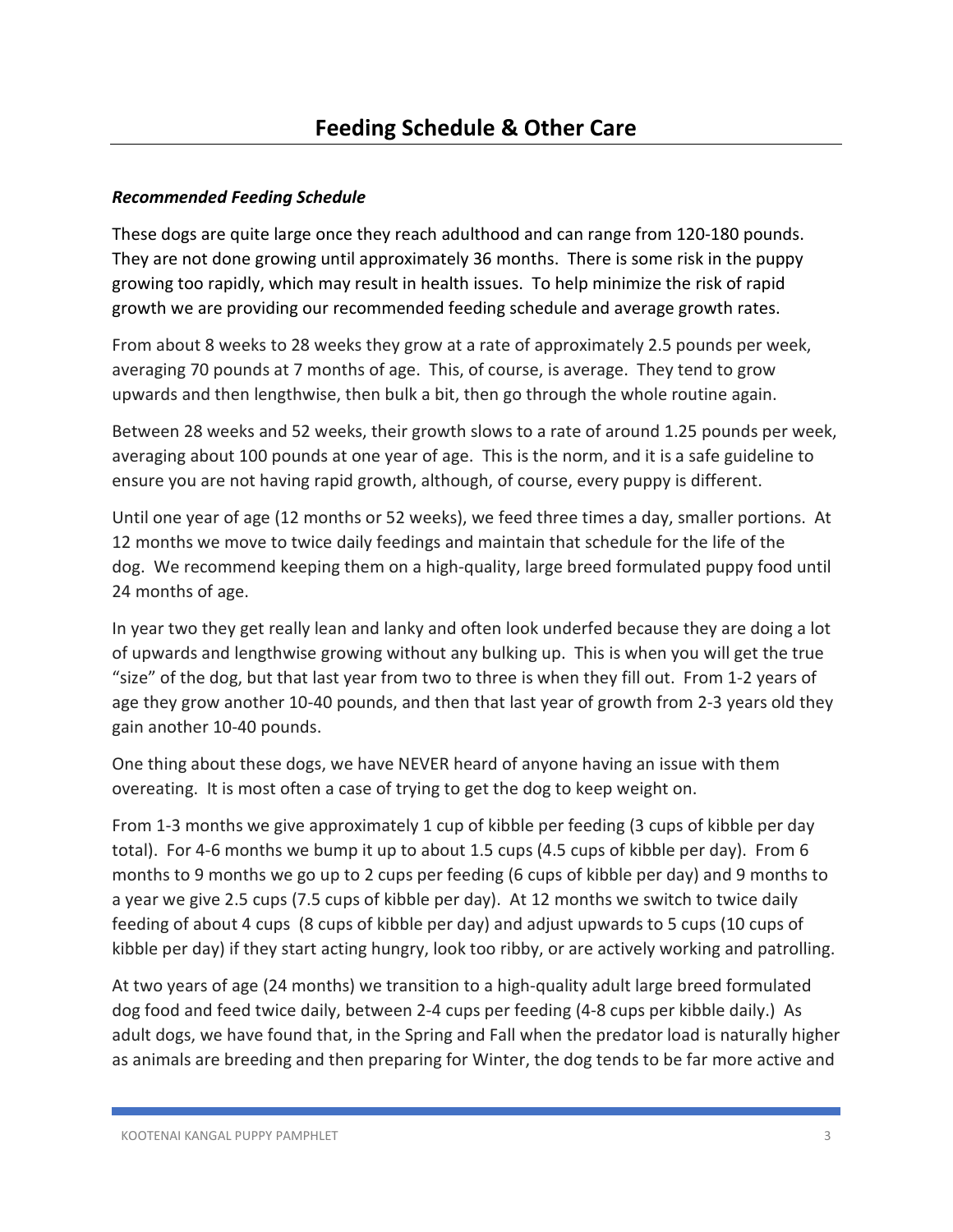thus has a greater appetite, which means that you may find yourself adjusting your feeding amounts at various times throughout the year to accommodate their energy demands.

At no time should our recommended feeding schedule negate the advice of a veterinarian or dog dietician or nutritionist. This is solely provided as a guideline in both average growth that we have seen with our dogs and litters and what feeding schedule we have used that has worked to produce healthy dogs that are highly active and maintain a relatively ideal weight.

For Dexter and Lumen, we supplement their morning meal with an addition of two farm-fresh scrambled eggs each. They also each get between two and four large Milk Bone Biscuits a day. And, for chewing we give raw beef marrow bones.

# *Grooming*

These dogs have minimal grooming requirements. Usually once a week we brush them out to remove any burrs or thorns they may have picked up during patrol. I also take this time to do a brief health check and look them over for any wounds, sores, scrapes or bruises. We have never bathed them, although this is a personal preference as we do not want to mask their scent or create an unnatural scent that may alert predators to their whereabouts in the field. Once a month we check over their feet and claws and do any maintenance toenail trimming that is needed. Keep in mind that many LGDs are polydactyl, meaning they may have more than the normal 20 toes. Once a month I also look in their ears and check the health of their teeth.

### *Vet Needs*

These dogs have very few genetic health issues. Some breeds may show hip or elbow dysplasia, but that is generally the only noted medical concern. I take each dog for an annual exam and have any vaccines updated at that time. The pups will have been started on their puppy series vaccines but will need the final dosage and their first-year rabies vaccine.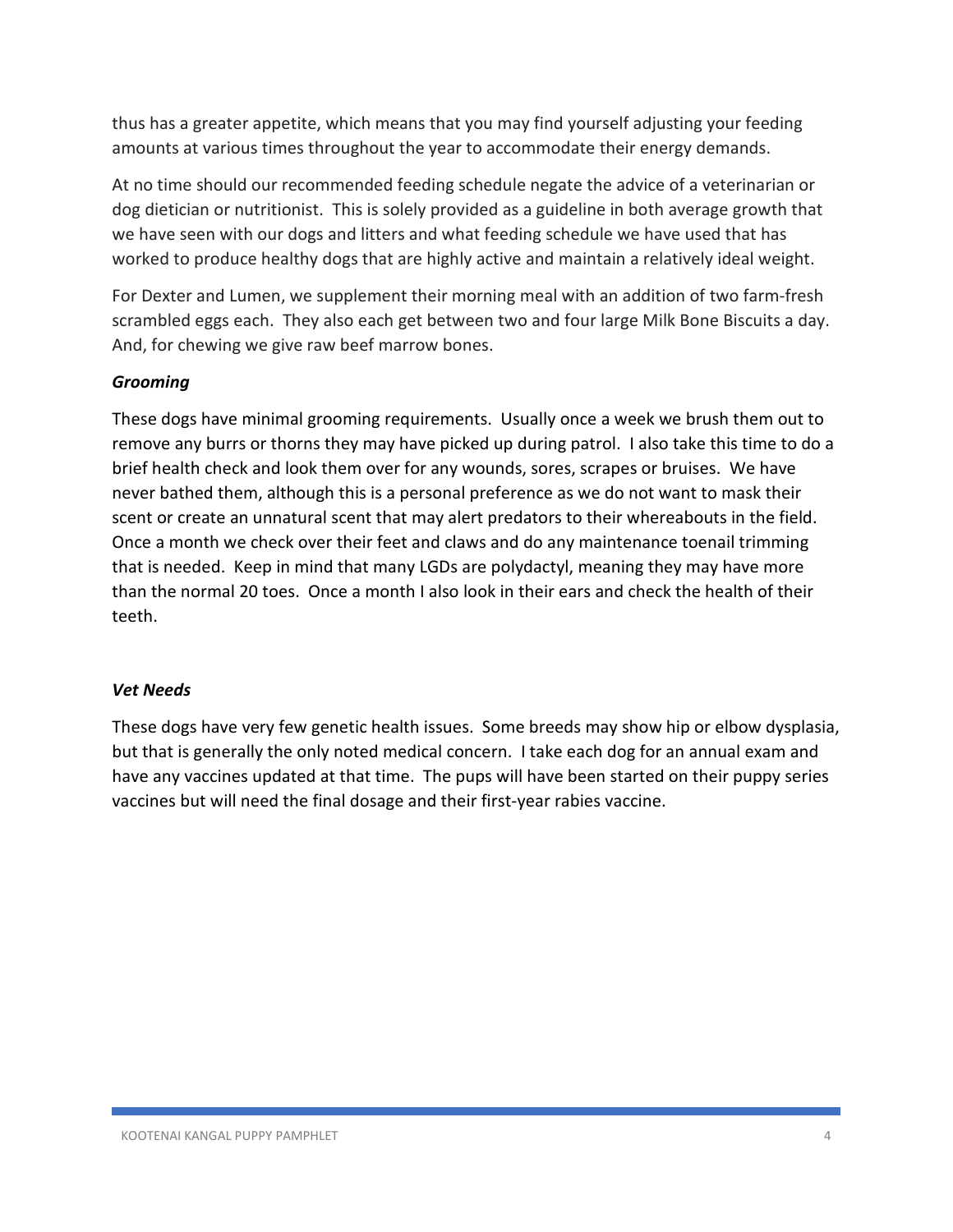## *Food Aggression and Resource Guarding*

Resource guarding and food aggression occur when a dog starts exhibiting behavior such as growling, lunging, or biting over food or toys. It may occur in any breed of dog. It can become a serious matter, leading to fighting or attacks upon livestock, other dogs, and even people. Do not take this matter lightly!

We make sure to never feed our dogs around the livestock and to separate them from one another when feeding by placing their individual food bowls in two separate locations. We have been able to avoid most food aggression and resource guarding issues by being proactive in this manner.

Here is a link to a great explanation about resource guarding:

https://www.academyfordogtrainers.com/blog/vet-talk-resource-guarding-indogs/?fbclid=IwAR0J\_MEWQamJwv-AiLK2tTs92cchi\_Eq6xaf4ODoRZ3WqAAGBQDdDeXRY1w

Here are two links to more in-depth discussion about resource guarding and solutions.

https://www.training-your-dog-and-

you.com/Resource\_guarding.html?fbclid=IwAR0Wg6EaJ5d12beTzGW0x4lN9xTNV8\_9J8N0L0Cz S5-TDl73t\_wZ7NWBdk8

https://dogmantics.com/resource-guarding-protocol/?fbclid=IwAR2tOffY1- QNqM4ITSAfUpO7k1A2nMpn-sVocFz7n2ftaBAQCmXfEmPiedM

This is a wonderful article about teaching your dog to trade items, which can be extremely helpful for dealing with resource guarding.

https://www.whole-dog-journal.com/training/how-to-teach-your-dog-to-trade/

This article about teaching a dog to share, especially regarding resource guarding.

https://grishastewart.com/resource-guarding/?fbclid=IwAR1\_SRhk9YEr-Pu0ibTtyL4o9SCyEyhK-ETFQyAaS\_G-tzg-YHHgb3ACKBw

### *Introduction to Livestock*

You have brought your little fluffy puppy home and now you are ready to put him or her to work. It is imperative that the introductions to livestock are a positive experience for the dog and the livestock. Your pup has spent its entire life, up to this point, living outside. Whether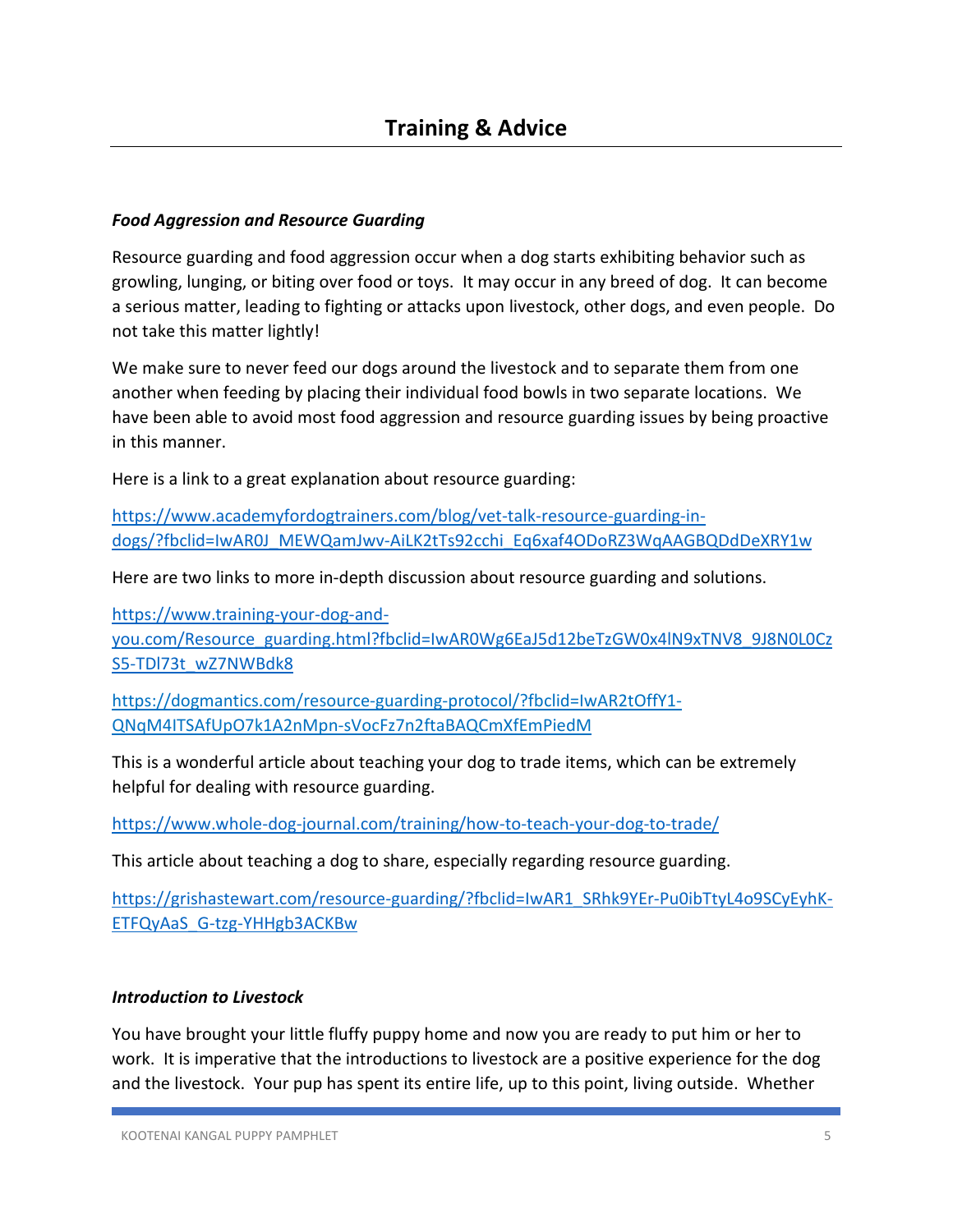you now choose to bring the dog inside and bond with it or continue to have it be outside is a personal preference.

If you are going to leave the pup outside it is important that they have a safe, contained run, pen, or enclosure to live, eat and sleep in. You do not want the pup to be killed by a predator because they are too small to fight and protect themselves. You do not want to just put the pup in the barn or pasture or enclosure, alone, with livestock and leave it unattended. Goats, sheep, llamas, horses, cows, and other livestock are large animals that can accidentally (or intentionally) step on, kick, headbutt, or roll on and seriously injure or kill your pup.

You must also understand that these dogs will not be solid and trustworthy to be left alone with their wards until about two years of age.

It has been our experience with introductions that the pup must be able to see, hear and smell the animals it will be living around and protecting, but not be able to get to them. We advise either building a fully enclosed run for the pup or the livestock. If you build an enclosed run for the pup you want it to be close enough to the livestock so there are interactions occurring through the gate or mesh, but that the enclosure is strong enough to prevent escape. When you are available and out interacting with the livestock you should have the pup on a leash or lead line connected to you so the pup is able to get close and check out the other animals, but is still fully under your control.

Now, as both Dexter and Lumen are mature dogs, when we bring a new animal (or animals) to the farm it is the animal(s) that goes into a secured 10x10 run in the middle of the yard for 3-7 days. This allows Dexter and Lumen to see, smell and hear the new animal and familiarize themselves with their new ward. Anytime we walk by the run we point at the new animal and say "Mine". This lets Dexter and Lumen know that we are claiming the new animal and asking them to guard it as a ward. Once they start completely ignoring the new animal, we know it is safe to let it out.

You want to be mindful that, for many livestock animals, a dog is a potential predator to them. It is not just introducing the dog to the livestock that is important, but also how you introduce the livestock to the dog. Be aware that some livestock will kick and buck and roll and make loud noises, possibly charge the dog, headbutt, rear up, etc. This is a normal response to a potential threat, but it means that your livestock may inadvertently hurt the dog you have brought to keep them safe. It is important to be patient and take things slow to ensure that all animals involved are secure and comfortable.

You also need to understand that they will go through a puppy phase and a teenage phase.

Livestock Guardian puppies are prone to a puppy phase between approximately 12-24 weeks. Some of the behavior they may exhibit at this time includes intense chewing, destruction of your personal property (shoes, walls, baseboards, windowsills, doors, clothing, etc.),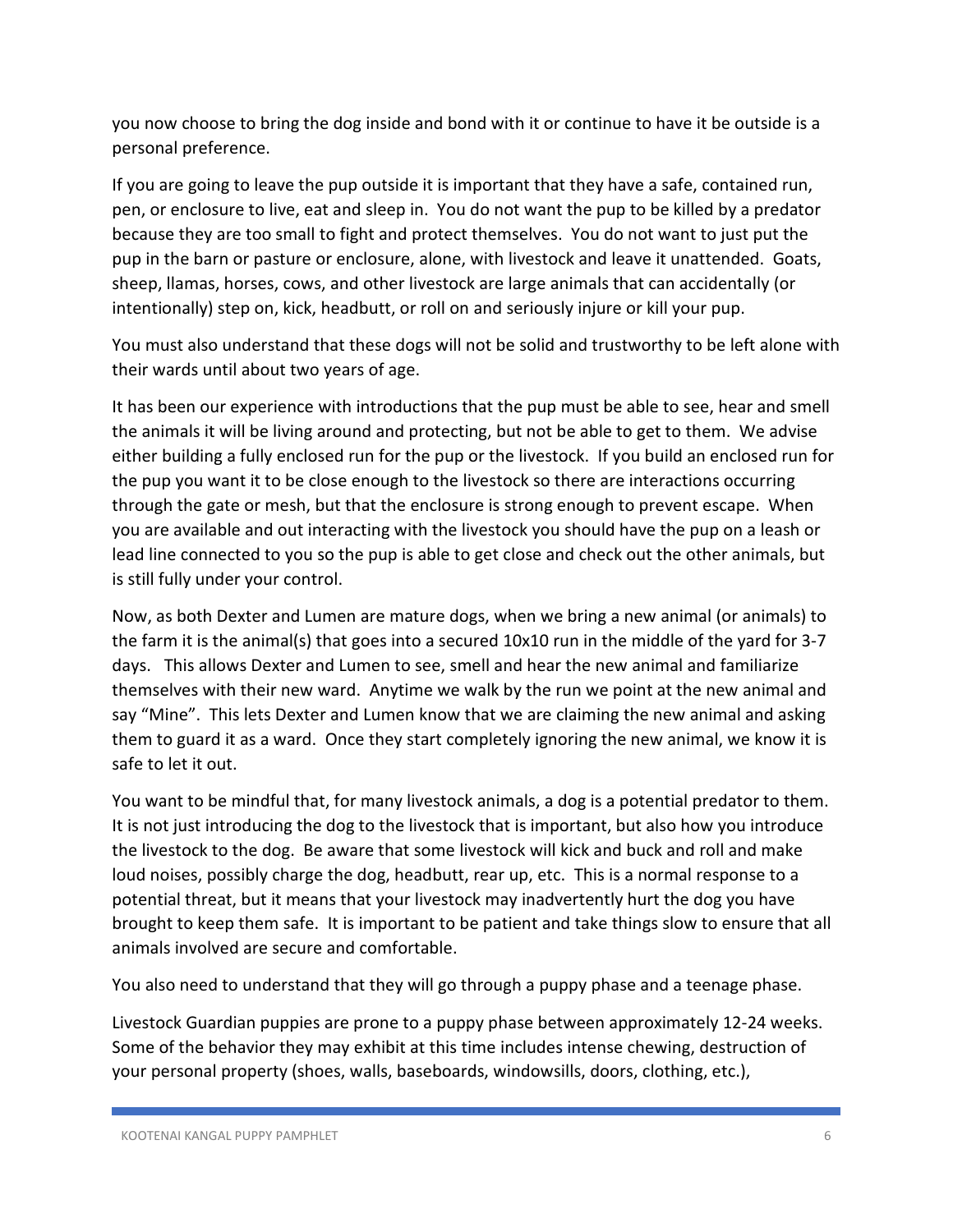stubbornness, ignoring you and your commands, chasing livestock, and/or wrestling and roughhousing with other household pets.

Livestock Guarding Dogs are also prone to an intense "teenage" phase which can start as early as ten months and last up to approximately 18 months of age. During this phase you now have a potentially 100 plus pound puppy that may cease to listen to you, chase and potentially kill livestock and other animals, attempt to escape (whether through digging, climbing, jumping or physical destruction of barriers), alert/bark/growl or portray other aggressive behavior towards guests and strangers, and attempt to establish dominance with other pets (or people) within the household.

These are normal phases the dog will go through, and it is during these phases that you will need to reiterate all the things you have already taught them. It is also because of these two phases that we do not recommend leaving your dog unsupervised around livestock until they reach approximately two years of age.

Here is a great article about introducing your new LGD to various animals.

http://www.luresext.edu/?q=content/introducing-your-new-lgd

### *Introduction to Chickens*

Introducing the LGD to poultry can be a bit challenging. To the dog you have presented them with a real live feathered squeaky toy that runs and squawks when they chase it. And, because of how small a chicken is in comparison to the dog, any untoward puppy behavior can lead to death for the chicken. These introductions are by far the hardest and take the most work and patience, but the end reward makes it worth it.

Here is a link to a great step-by-step guide to introducing your LGD to chickens.

https://www.forloveoflivestock.com/blog/training-livestock-guardian-dogs-to-chickens-a-stepby-step-guide

### *Introduction to People*

LGDs are creatures of habit and routine. They are pack members. They are aloof to strangers. It is not uncommon for them to be reactive around strangers who are not part of their "household". After all, part of their job is to guard the humans on the farm as well as the livestock. If you are going to have people over it is important to perform purposeful introductions and to establish a routine for how you will welcome guests and introduce the dog to strangers.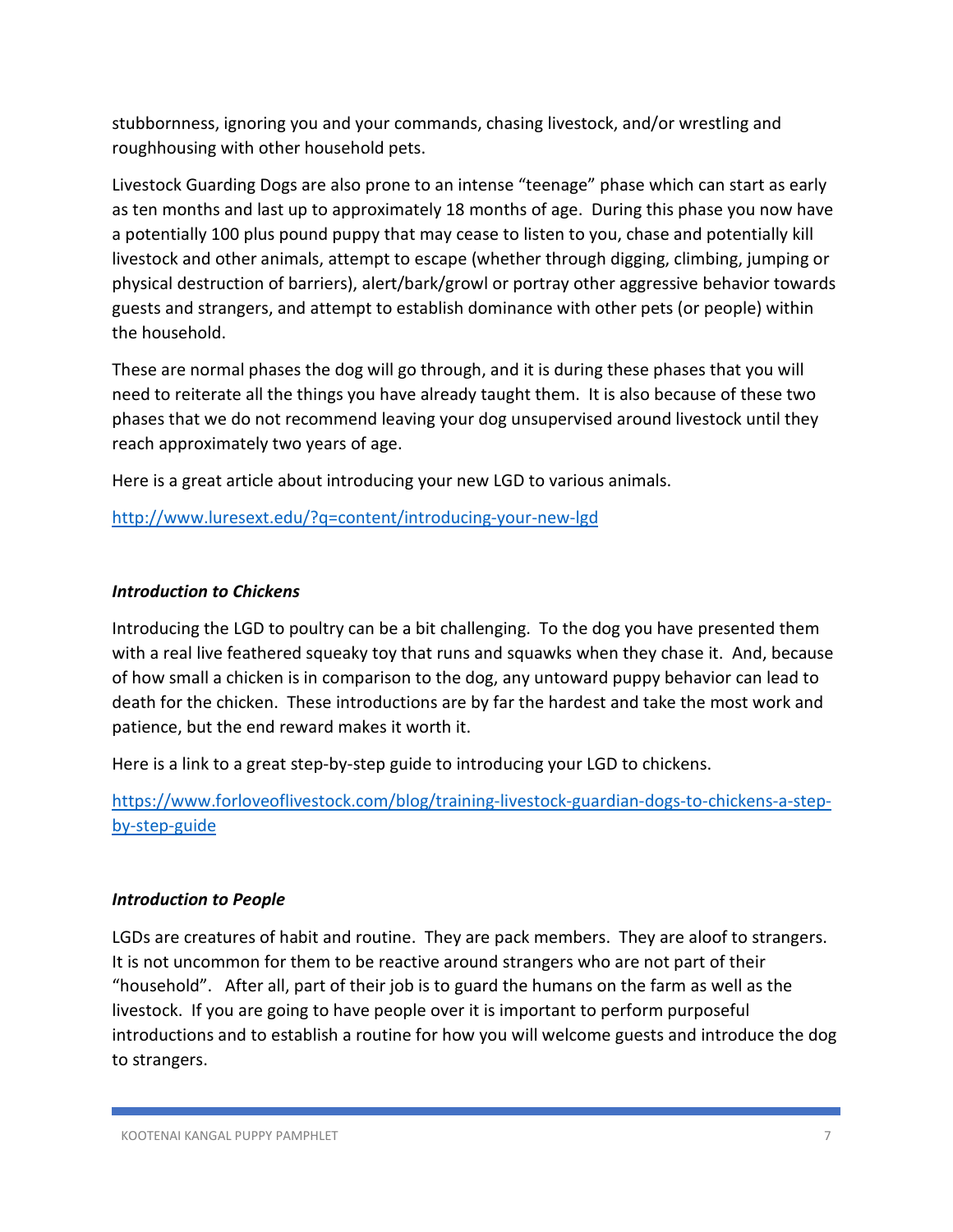For us, we ask any visitors to wait at the front gate and we lock the dogs up in the house so we can meet the person or people and escort them into the yard. Then, one of us will stand with the stranger(s) while the other goes and lets the dogs out. Dexter will be the first to approach and he will generally do an entire circle around the person and then stop in front of them and stand on his back feet to stare into their eyes. If Lumen attempts to approach before Dexter has fully vetted the stranger(s) he will lunge at her and growl and snarl. Once he determines that they are not a threat he will allow Lumen to approach. She usually just sniffs them once or twice and walks away.

Visitors should not wear hats, hoodies, scarves, sunglasses, masks, or any other item that may obscure their facial features, especially their eyes. Visitors should also be informed that they need to just stand still and remain calm until the dog has had a chance to smell them and inspect them. You should also let them know that the dog may not want to be pet or rubbed and to just leave the dogs be unless the dog approaches them for attention or affection.

# *Introduction to Other Pets*

Because you are bringing home a puppy, it is important if you have other pets in the house that you are mindful and purposeful in your introductions. Ideally your LGD will live and work outside and your other pets will be mostly indoors. However, you want everyone to get along and be familiar with each other.

Words of caution: If you have an intact male or intact female at home, please be aware that once your LGD reaches sexual maturity they may start displaying signs of aggression towards the other dog(s). LGDs are best being the dominant dog and are very intolerant of other dogs that do not cede this position. It can lead to brutal, and potentially deadly, fights. Male LGDs will fight and establish dominance, but I have heard several stories of female LGDs who will kill another female. And, we lived through a battle between Dexter and one of his 15 month old sons, Riddick, that was one of the most brutal fights I have ever witnessed and that led to us rehoming the two male pups we had kept from the first litter.

Second word of caution: Your LGD should be fine, if introduced properly, with cats and other dogs. However, once your LGD has bonded with its wards and is fully and actively working, if the house cat or dog threatens his or her wards you may have a fight on your hands. You cannot ask your LGD to guard the chickens and then not expect the dog to attack or kill the cat that is stalking and chasing the chickens, even if the cat is one the pup has grown up with.

Here are some links for step by step introductions to household pets:

https://www.clickertraining.com/marlin-meets-tulip

https://www.mlar.org/media/1630/5-dog-dog-introductions.pdf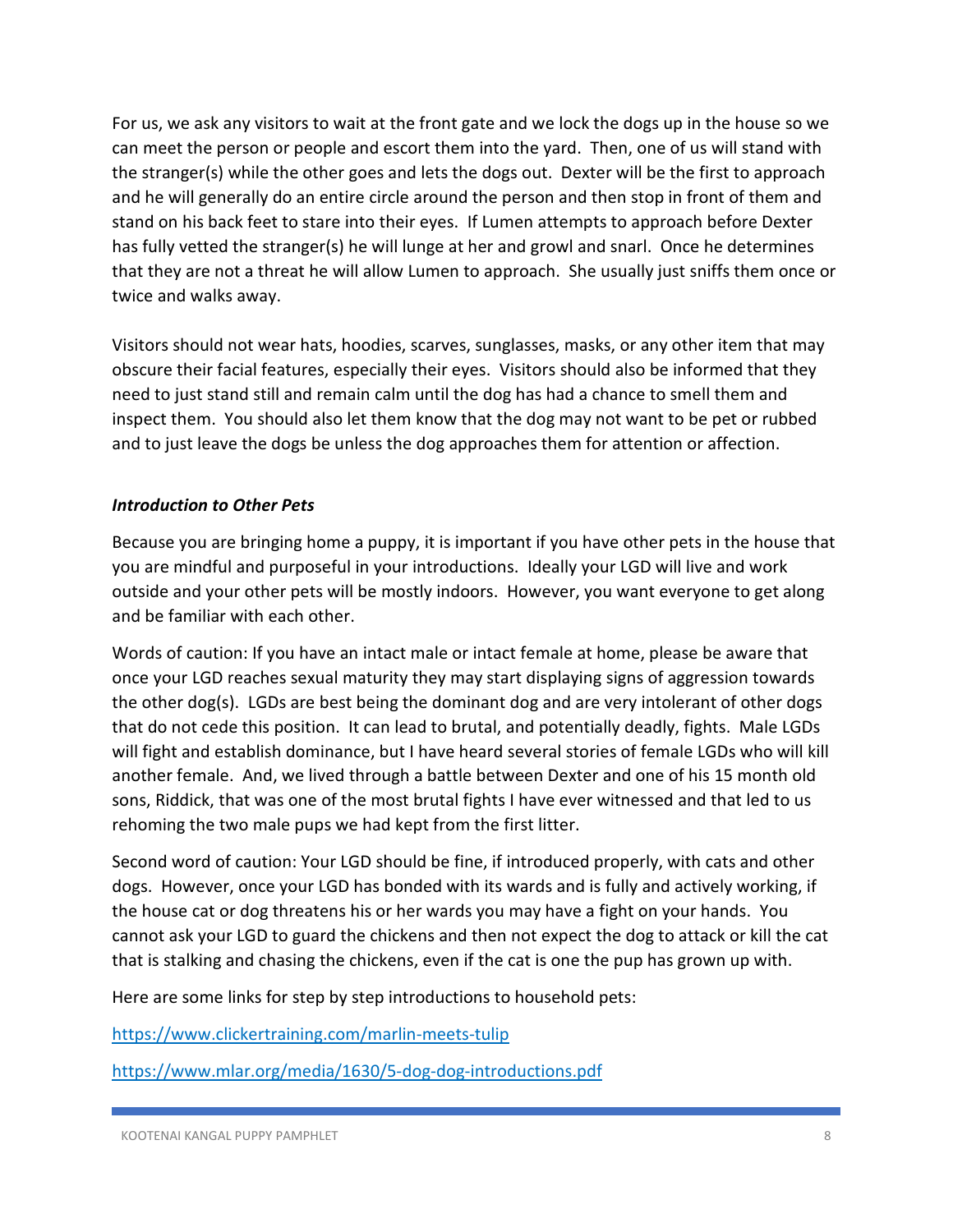https://www.whole-dog-journal.com/care/proper-dog-to-dog-introductions-in-thehome/?fbclid=IwAR00UY6K-DEBDK\_sRybOMgBz9bQiuJYBaSKLa\_xIh8FEvlKzZrMY3\_OIOYg

And another link that talks specifically about introducing a puppy to an already established adult dog.

https://www.clickertraining.com/what-to-expect-introducing-a-puppy-to-your-adult-dogs

# *Perimeter/Fencing/Boundaries*

LGDs can be prone to wandering. They can easily jump a six-foot fence (or higher) and may dig, climb, or jump out of their enclosure. Proper fencing is important for not only keeping your livestock safe and contained, but also your LGD. A wandering LGD can be a nerve wracking experience, as you don't know where they are, what threats they may be fencing, if they will be shot, hit by a car, poisoned, or stuck in a trap or if they will be able to find their way home. It is best, for all involved, to make sure you have an LGD-proof perimeter fence and to teach your dog from an early age to respect the boundaries.

In our personal experience with LGDs, Dexter is a master escape artist and we have yet to build a gate he cannot get out of. He does not attempt to climb or jump any of the fencing, but the gate that leads from the fully enclosed acre up to the unfenced property, he can climb anytime he wants, and he does so whenever there is a predator out on the property that he can hear or smell. Lumen has never attempted to leave the enclosed acre and only goes up on the property with a human escort.

If I had known in the beginning the things I know now, I would never have taken Dexter off the acre to do patrols. Because I introduced him to that space, he added it to his property that must be patrolled and defended. Twice a day I take him and Lumen up and we patrol. If, while on these patrols, they pick up the scent of a predator they will take off to ensure the threat is run off. Sometimes they will disappear for upwards of two hours.

The point being, be mindful of the space you train them to patrol and be sure it is a sufficient amount of land for them to keep exercised and challenged, but not so large that you run the risk of them getting themselves into trouble where you may not be able to get to them and assist. If I had the funds to redo everything, I would put in 8-foot perimeter fencing and 8-foot gates and possibly even run hotwire across the top and bottom. I would also extend the fencing from the one acre to include five additional acres of our property and then cease the twice daily patrols.

Here are some links to helpful articles about fencing, roaming and escape artists: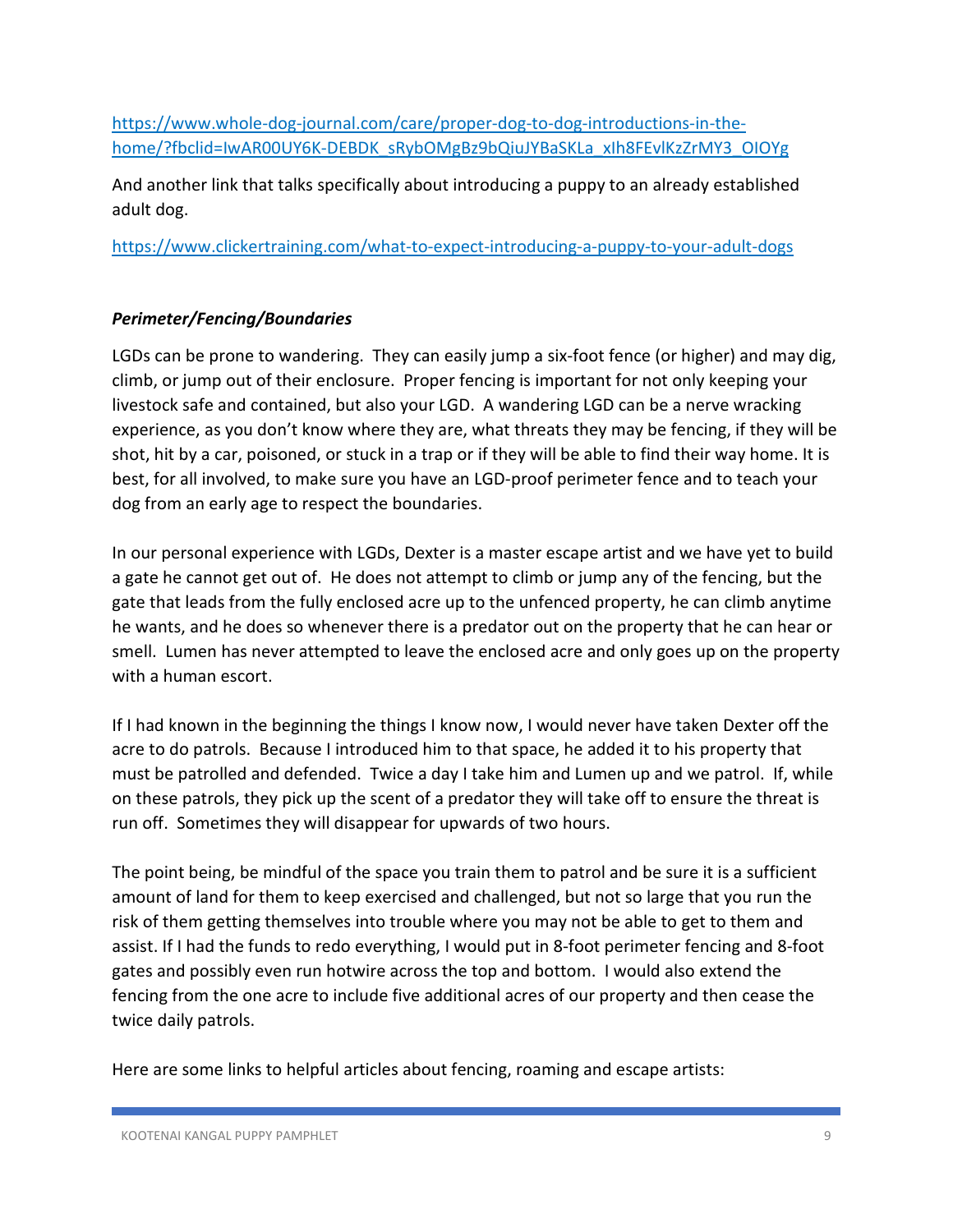https://predator-friendly-ranching.blogspot.com/2018/06/fence-training-for-your-lgd.html https://predator-friendly-ranching.blogspot.com/2018/04/some-reasons-for-roaming.html https://predator-friendly-ranching.blogspot.com/2016/02/jumpers-fence-crawlers-diggersescapees.html

# *Recall*

This one cracks me up! An LGD is truly the most stubborn dog you will ever encounter. It is honestly like talking to a rock sometimes. At the end of the day, it does not matter how hard you try or how much you train them, if they are working, they are going to do what they think is best. If Dexter and Lumen are actively running a threat there is no amount of calling, whistling, clapping, screaming, or yelling I can do to get them to come back.

Here are a few links to some basic recall training:

https://www.akc.org/expert-advice/training/reliable-recall-train-dogs-to-come-when-called/ https://www.preventivevet.com/dogs/how-to-teach-your-dog-to-come-when-called https://www.whole-dog-journal.com/training/teaching-a-reliable-recall/

# *Basic Commands*

There is great debate as to whether you should train an LGD with basic commands. This is a personal choice. You want a working LGD to be independent and to problem solve. You do not want them to look to you for guidance or to tell them what to do. One group says that training an LGD to basic commands reduces their ability to think independently. Another group will tell you that you want the dog to have basic commands, and thus some manners, since it will make your life as a dog owner easier. And to be fair, it will probably make going to the vet a little easier as well!

Here is a helpful link specifically for training livestock guardian dogs.

https://www.forloveoflivestock.com/?fbclid=IwAR3LeZov3xIfTpUt5IwQfT\_9ZLHz7X5iqkLgKBKzY cilP\_GJpgDKdxTh8so

Here are some books on basic training of dogs:

*The Other End of the Leash* by Patricia McConnell, Ph.D. *Culture Clash* by Jean Donaldson *Reaching the Animal Mind* by Karen Pryor *The Power of Positive Dog Training* by Pat Miller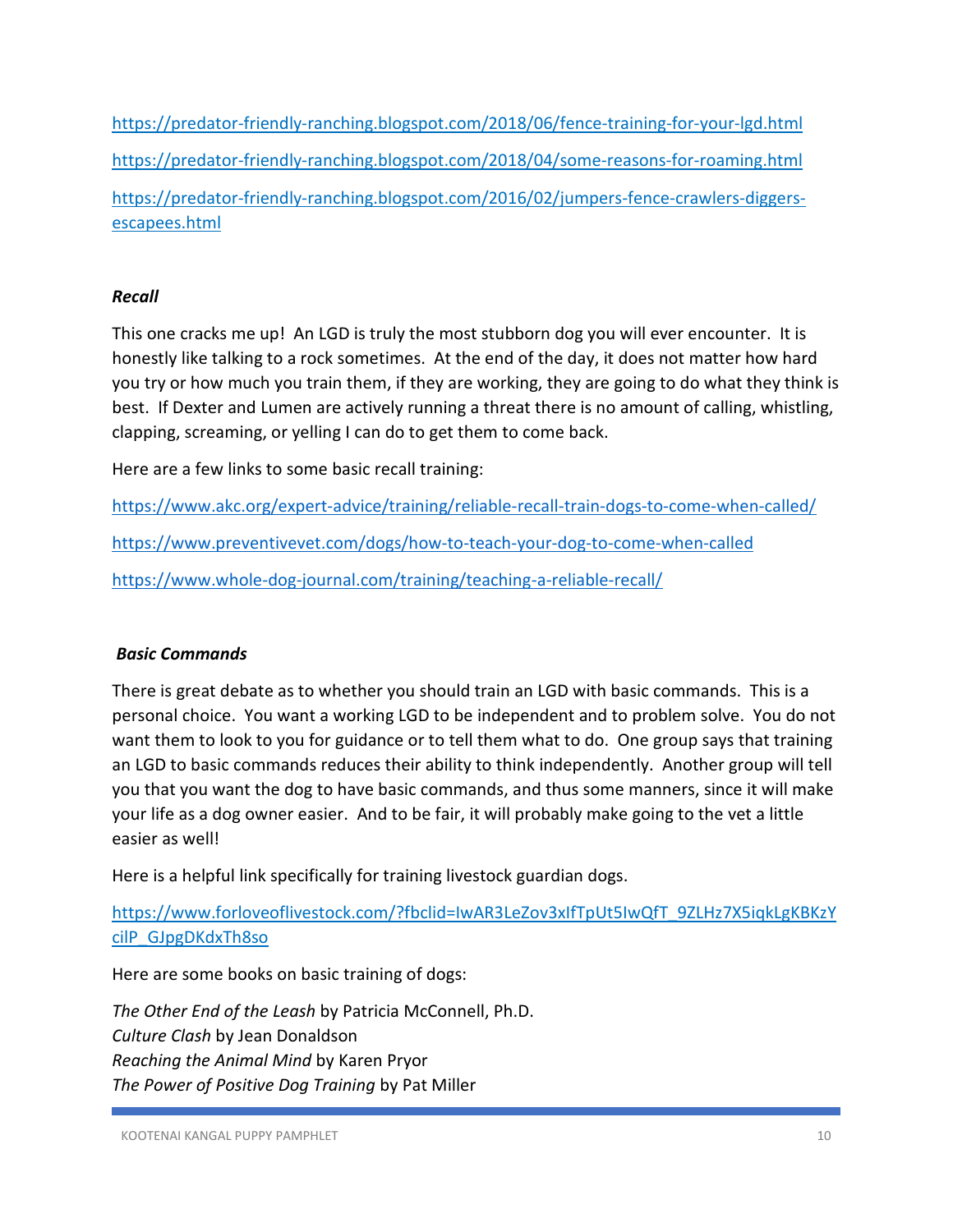These are two links for the Association of Professional Dog Trainers recommended book and DVD lists:

https://apdt.com/resource-center/recommended-books-dvds-pet-dog-owners/

https://apdt.com/resource-center/recommended-reading/

# *Barking*

LGDs bark. It is part of how they do their job. You cannot expect your LGD to only bark in the daytime when it is convenient to you and your neighbors. In fact, since most predators are active at night, this is when your LGD is most alert and most likely to bark to alert and deter threats.

There are three main types of barking.

 \*Patrol barking – this is generally to let predators know the dog is out and about and on duty. It is a generalized warning to any potential threats and the LGDs first line of defense. I have honestly never heard Dexter or Lumen do this bark. When they are on patrol and actively working, they are generally extremely quiet.

 \*Alert barking – this bark is to notify the human that the dog has seen, heard, or smelled something unfamiliar or threatening. Dexter will usually let out one or two sharp barks if he catches the sight or smell of something. Lumen, on the other hand, can alert bark to the point of being obnoxious. She will usually stop once one of us humans investigate. She will alert bark at anything, from a person walking along the trail across the road to a car parking at the neighbor's house. Dexter is far more discerning and generally only alert barks if someone pulls directly into our driveway or if he sees/smells/hears an honest threat.

 \*Call to Arms barking – this bark lets the human and any other LGD around know that a threat has been discovered and the dog is in pursuit. This is a very distinct sound and is usually accompanied by raised capes and bared teeth. When Dexter or Lumen issues this bark the other is quick to drop everything and join their packmate.

Young dogs tend to bark more than older dogs as they are still learning what constitutes a threat and what is a sound, sight, or smell that they can ignore. The more mature and experienced the dog, the less alert barking you will hear. Patrol barking stays about the same and a call to arms bark only occurs when there is an immediate and obvious threat. This is one of the biggest reasons people advise staggering the ages of your LGDs, so the mature dogs can teach the pups. Generally, though, anytime you hear your LGD bark it is worthy of investigating.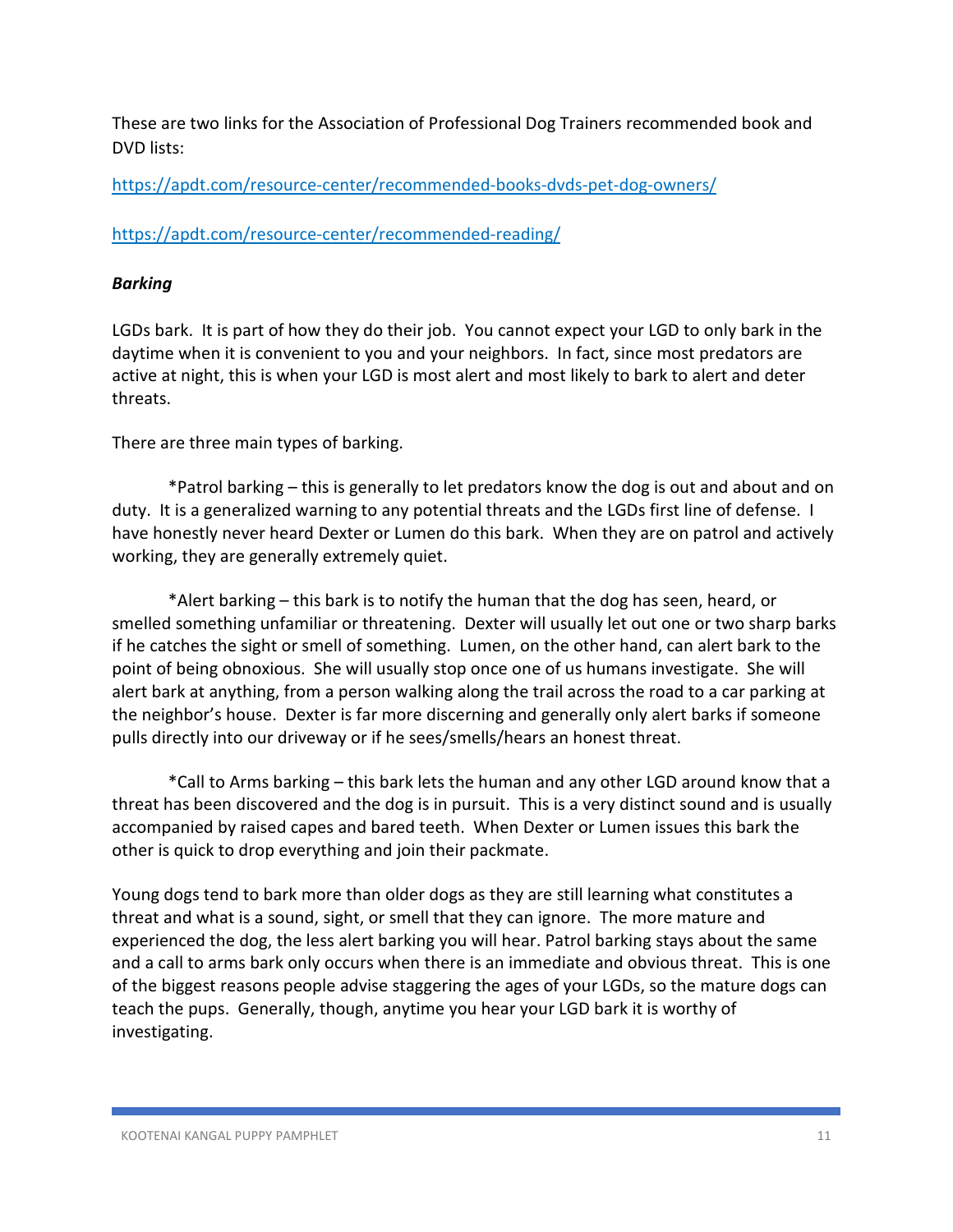If you are concerned that the barking might cause problems with your neighbors, one of the first steps is to "make nice". Sometimes all it takes is a conversation where you explain that you know your dogs bark at night and why they are barking. Most rural people, especially those with pets, children, and livestock, may appreciate that your dog is keeping the predators at bay.

You also want to research the local Right to Farm Act. Most farms are protected from certain nuisance laws due to the very nature of farming. Strong odors, machinery noise and working dogs are often covered under this act. This means, even if your neighbor complains to authorities there really is not any legal action they can take. However, this is only in respect to barking. Be aware that there are specific laws protecting livestock and that, if you have a wandering dog that is killing someone else's livestock they can, in many states, shoot and kill your dog. In any case, it is important to know your rights.

# *Car Rides and Car Sickness*

Many dogs are prone to car sickness for the first several car rides. It is generally something they outgrow. It is recommended that, until you know how your pup is going to react when being in a moving vehicle, you have plenty of towels or old blankets on hand to clean up any potential accidents or messes that may occur. There are over-the-counter items you can purchase that will help calm the motion sickness such as Ark Naturals Happy Traveler or Pet OTC Nausx (both available on Chewy.com) or using essential oils such as lavender or peppermint as a diffusion in the vehicle may also help.

# *Spaying or Neutering*

As with any large breed dog, it is not recommended to spay or neuter your pup until they have reached their full size, generally between 24 and 36 months of age. Altering of a dog is a personal choice and one you should invest serious thought into. If you are going to have a working female, it is important to note that, during her heat cycles (females can have a heat cycle anywhere from once every six months to once every 18 months) you may need to contain her to keep her from being bred by neighborhood dogs. A female in heat can also become moody and temperamental and may become more or less interested in guarding her wards. Average heats last three to four weeks. With intact males, you also need to be aware that they may disappear if they scent a female in heat somewhere.

# *Anesthesia Sensitivity*

Some livestock guardian dog breeds are known to be sensitive to anesthesia. It is important to understand the risk you may be taking when you opt to have your dog put under any form of sedative or anesthesia. Be sure to discuss the risks with your vet and understand what precautions should be taken.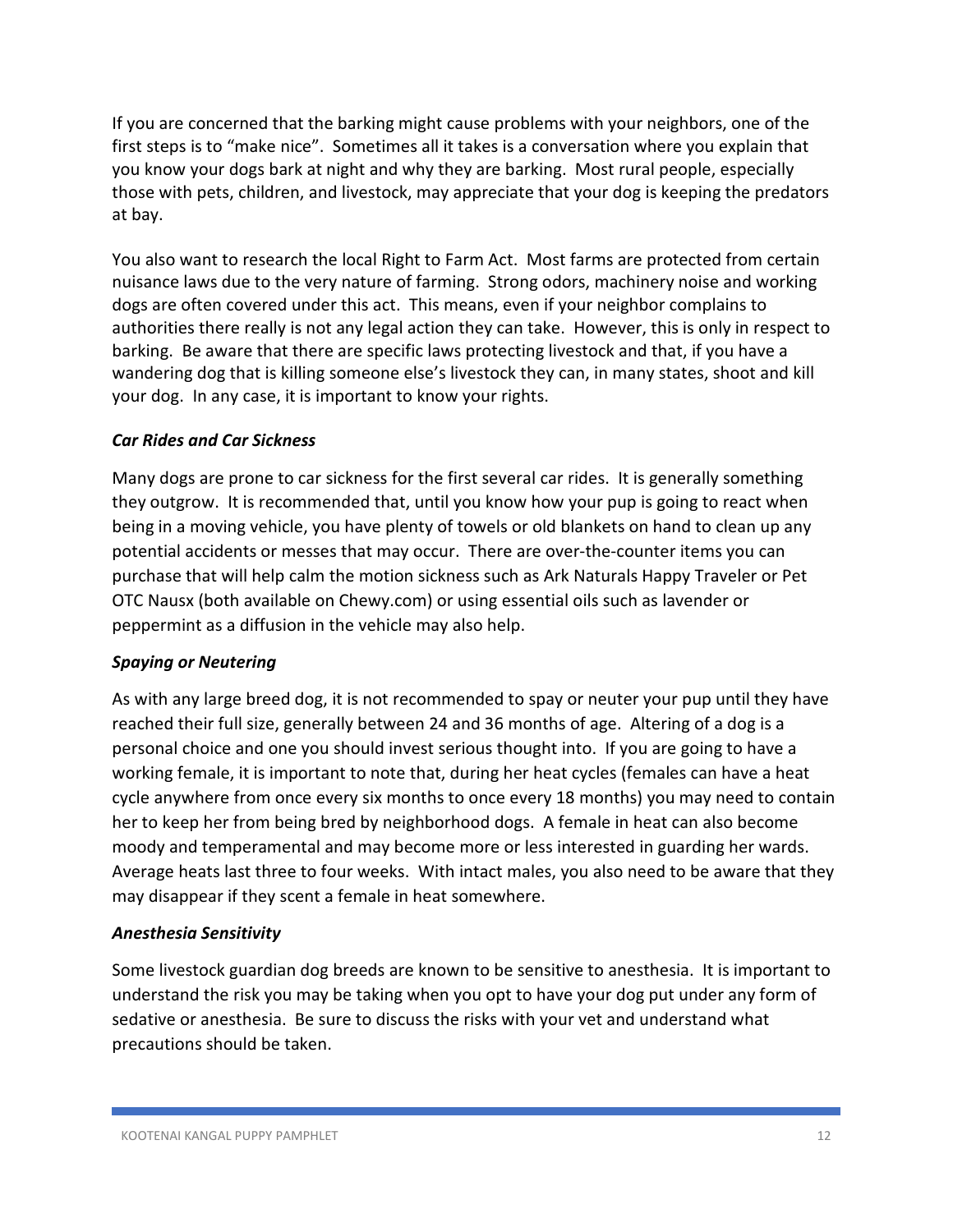In closing, we wish you the best in training your new puppy and we hope that you enjoy their loyalty, intelligence, and strength. They can be a challenging dog to raise for the first few years, but once mature, they are an amazing asset for any working farm. My advice would be to be patient and to always remember "this too shall pass."

If you ever need any help or advice or have questions, please never hesitate to reach out to us via phone or email. We will do everything we can to ensure a happy, healthy life for the puppy you have chosen.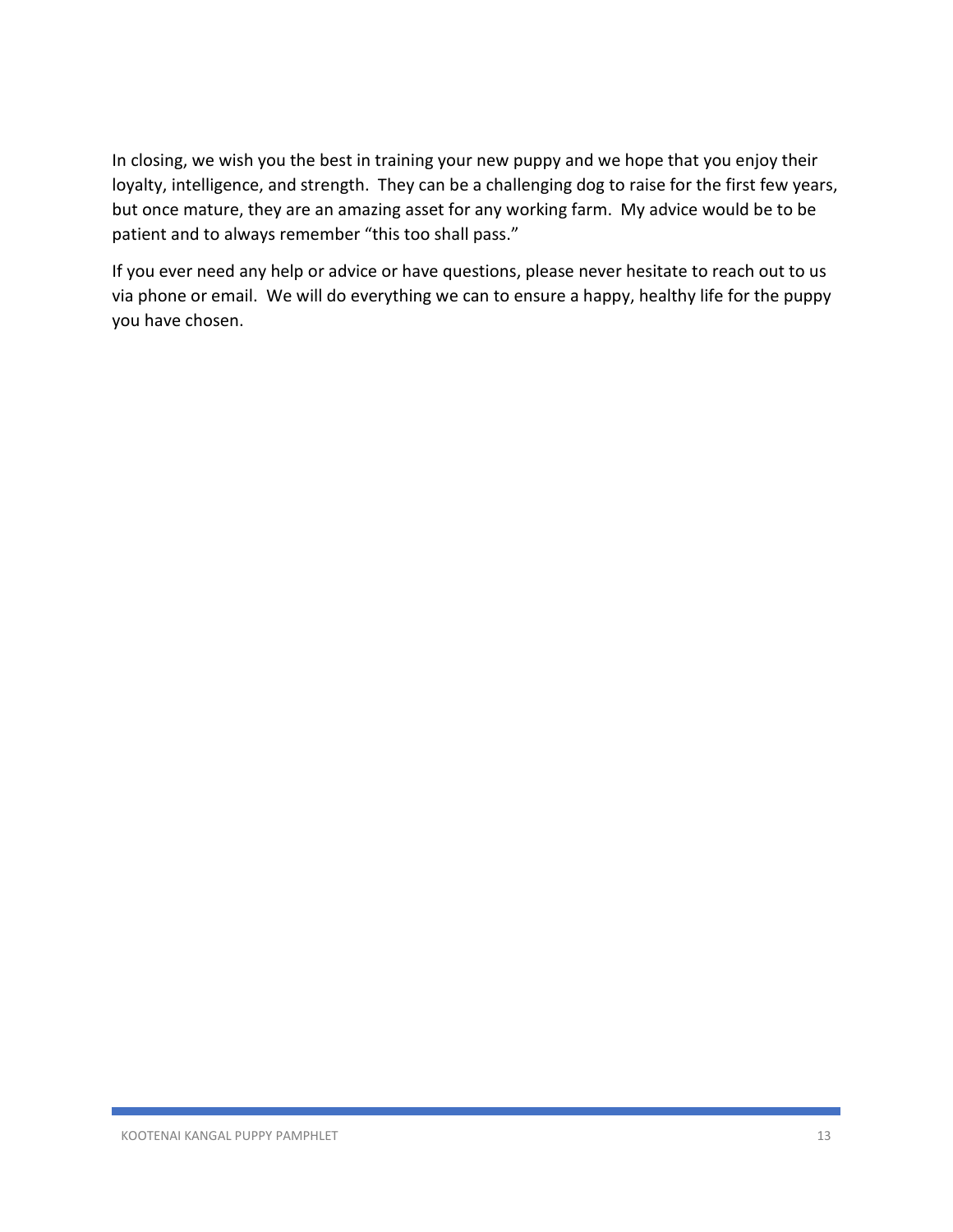## *Books*

There are many books out there on raising and training a livestock guardian dog. The two that I have found to be the most helpful are:

*The Way of the Pack: Understanding and Living with Livestock Guardian Dogs* by Brenda M. Negri

*Livestock Protection Dogs: Selection, Care and Training* by Orysia Dawydiak

(Both books are available on Amazon for purchase.)

### *Websites*

Here are a few helpful articles for preparing for your LGD, and tips for early training and raising a successful LGD:

https://www.premier1supplies.com/sheep-guide/2016/04/12-keys-to-raising-successfullivestock-guardian-dogs/

http://www.luresext.edu/?q=content/preparing-your-lgd

https://hoeggerfarmyard.com/early-training-of-livestock-guardian-dogs/

### *Facebook Forums*

There are many wonderful and helpful forums on Facebook that you may consider joining. I have found them to be an invaluable resource for asking questions, seeking advice, and sharing our experiences. Here is a list of some of the Groups and Forums that I have joined:

- Anatolian Shepherd Dog Mix breed and Kangal Owner Support
- Modern Livestock Guardian Dog Raising and Training
- Livestock Guardian Dogs & Training
- Learning About LGDs
- LGD World and Predation Control
- Small Acreage Livestock Guardian Dogs Pacific Northwest